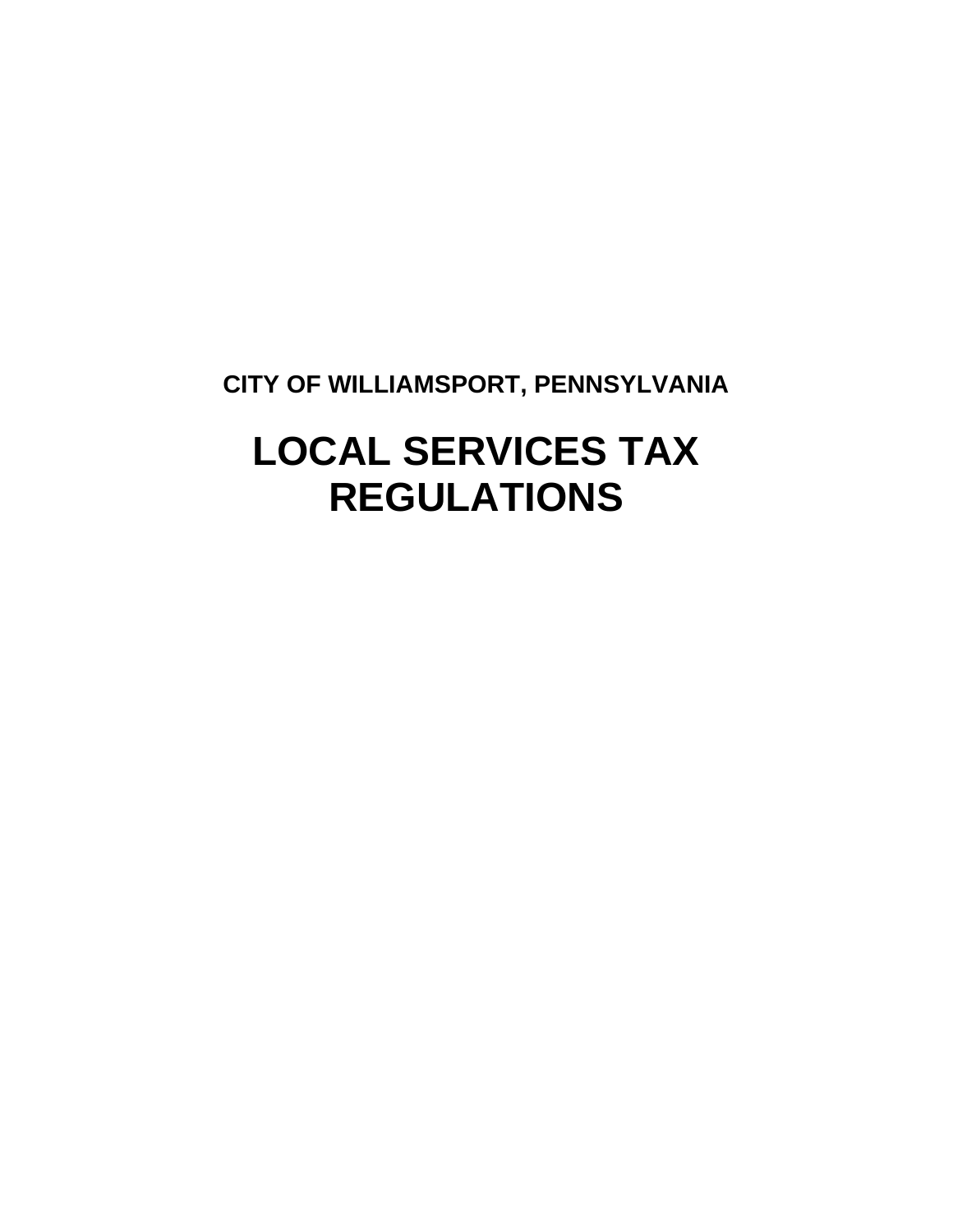Effective: January 1, 2020

## **INTRODUCTION**

Persons engaging in an occupation in the City of Williamsport (the **"City"**) are required to pay an annual Local Services Tax.

These Regulations provide a formal interpretation of the City's Local Services Tax Ordinance ("**LST Ordinance**"). These Regulations shall be interpreted, whenever possible, to be consistent with the LST Ordinance. In the event that a provision of these Regulations is inconsistent with the LST Ordinance, the provisions of the LST Ordinance shall prevail.

#### **THESE REVISED REGULATIONS ARE EFFECTIVE AS OF JANUARY 1, 2020.**

For additional information or copies, please contact:

City Treasurer City of Williamsport 245 West 4<sup>th</sup> Street Williamsport, PA 17701 Telephone: (570) 327-7520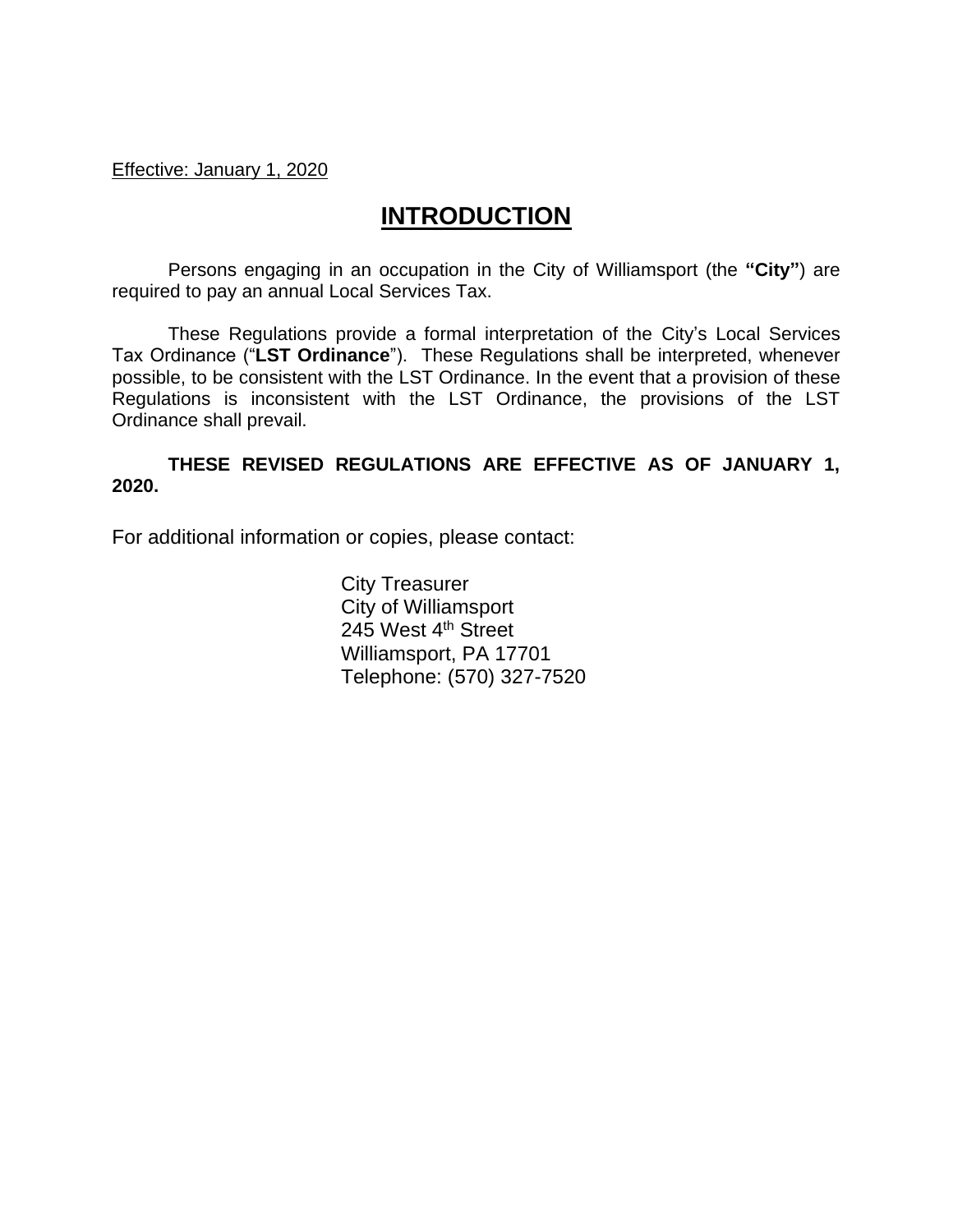## **LOCAL SERVICES TAX REGULATIONS**

## **TABLE OF CONTENTS**

## Page

|  | А.                                                              |  |  |
|--|-----------------------------------------------------------------|--|--|
|  | B.                                                              |  |  |
|  | C.                                                              |  |  |
|  |                                                                 |  |  |
|  |                                                                 |  |  |
|  |                                                                 |  |  |
|  | A                                                               |  |  |
|  | В.                                                              |  |  |
|  |                                                                 |  |  |
|  |                                                                 |  |  |
|  | Section 109. Individuals Engaged in More Than One Occupation or |  |  |
|  | Employed in More Than One Political Subdivision 5               |  |  |
|  |                                                                 |  |  |
|  |                                                                 |  |  |
|  | Α.                                                              |  |  |
|  | В.                                                              |  |  |
|  | $C_{\cdot}$                                                     |  |  |
|  |                                                                 |  |  |
|  | А.                                                              |  |  |
|  | В.                                                              |  |  |
|  | $\mathsf{C}$ .                                                  |  |  |
|  |                                                                 |  |  |
|  | Section 114. Refund of Overpayments, Interest on Overpayments7  |  |  |
|  | А.                                                              |  |  |
|  | B.                                                              |  |  |
|  |                                                                 |  |  |
|  |                                                                 |  |  |
|  | 3. No interest on Overpayments of Interest and Penalty 7        |  |  |
|  |                                                                 |  |  |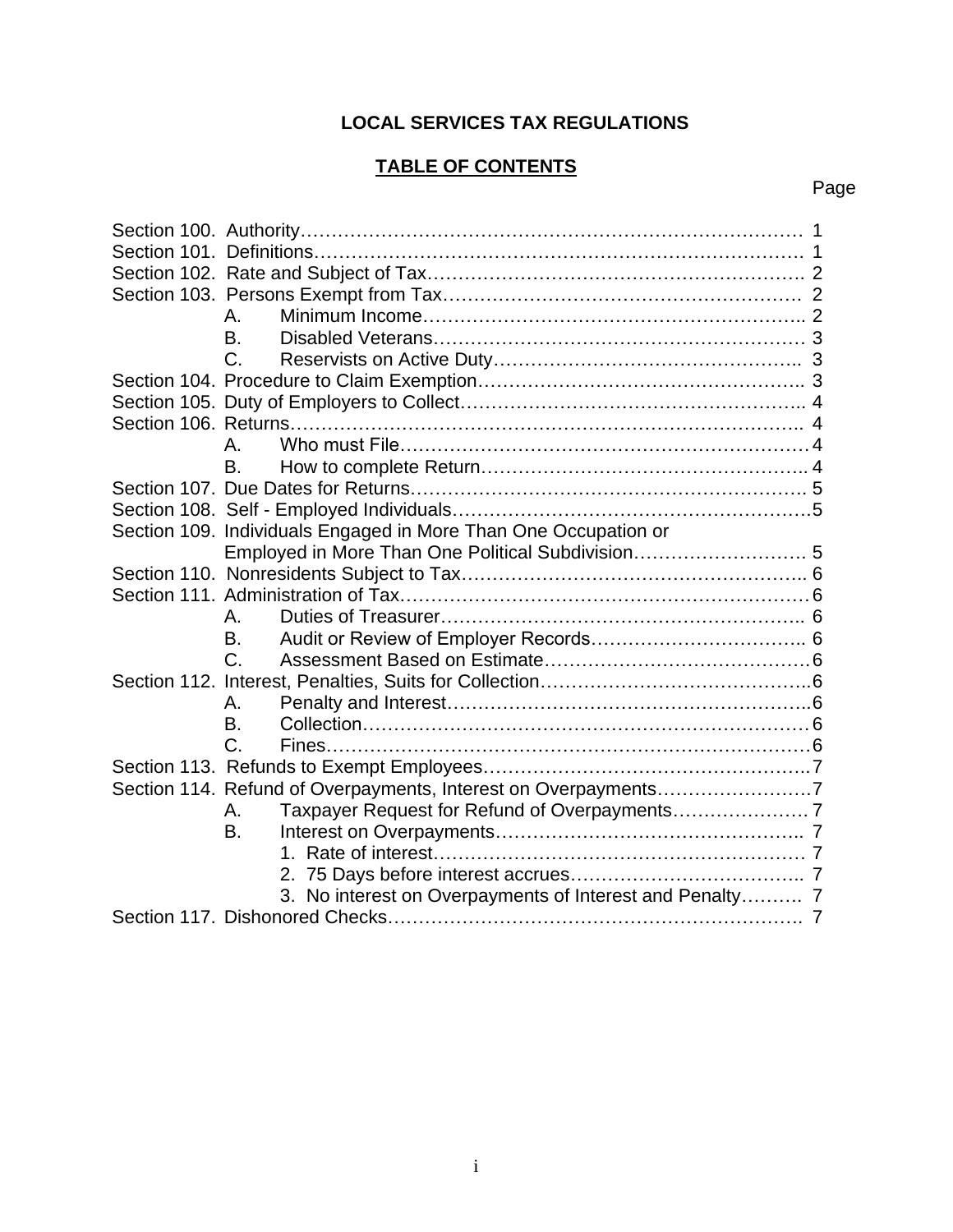## **LOCAL SERVICES TAX REGULATIONS**

#### **Section 100. Authority.**

The Tax Ordinance was enacted under authority of the Local Tax Enabling Act (Act 511 of 1965), as amended, *53 P.S. § 6901 et seq.,* and appears in the Codified Ordinances of the City of Williamsport at Part Three, Title Five, Article 344.

#### **Section 101. Definitions.**

Words used in the Local Services Tax Ordinance, and/or these Regulations, but not defined in the Ordinance, these Regulations, by state statute, or by the Pennsylvania judiciary, will be interpreted using the common and ordinary meaning afforded to such words in a local tax context.

As used in these Regulations:

**TREASURER** - The Treasurer of The City of Williamsport, or his duly authorized representative.

**EARNED INCOME** - Compensation as this term is defined in Section 13 (relating to earned income taxes) of the Local Tax Enabling Act.

**EMPLOYER** - An individual, partnership, association, limited liability corporation, limited liability partnership, corporation, governmental body, agency or other entity employing one or more persons on a salary, wage, commission or other compensation basis, including a self-employed person.

**INDIVIDUAL** - Any person engaged in any occupation, trade or profession within the corporate limits of the City of Williamsport.

**LST –** City of Williamsport Local Services Tax.

**NET PROFITS** - The net income from the operation of a business, profession, or other activity, as this term is defined in Section 13 (relating to earned income taxes) of the Local Tax Enabling Act, the Act of Dec. 31, 1965, P.L. 1251, § 13, as amended, 53 P.S. § 6913, as amended.

**OCCUPATION** - Any trade, profession, business or undertaking of any type, kind or character (including services, domestic or other, earned in or performed within the corporate limits of the political subdivision) for which compensation is charged or received; whether by means of salary, wages, commission, tips, or fees for services rendered.

**TAX** - The local services tax at the rate fixed in Article 344 of the Codified Ordinances of the City of Williamsport.

**TAX YEAR** - The period from January 1 until December 31 in any year; a calendar year.

**CITY OF WILLIAMSPORT**– The area within the corporate limits of the City of Williamsport.

**WILLIAMSPORT OR CITY** – the City of Williamsport.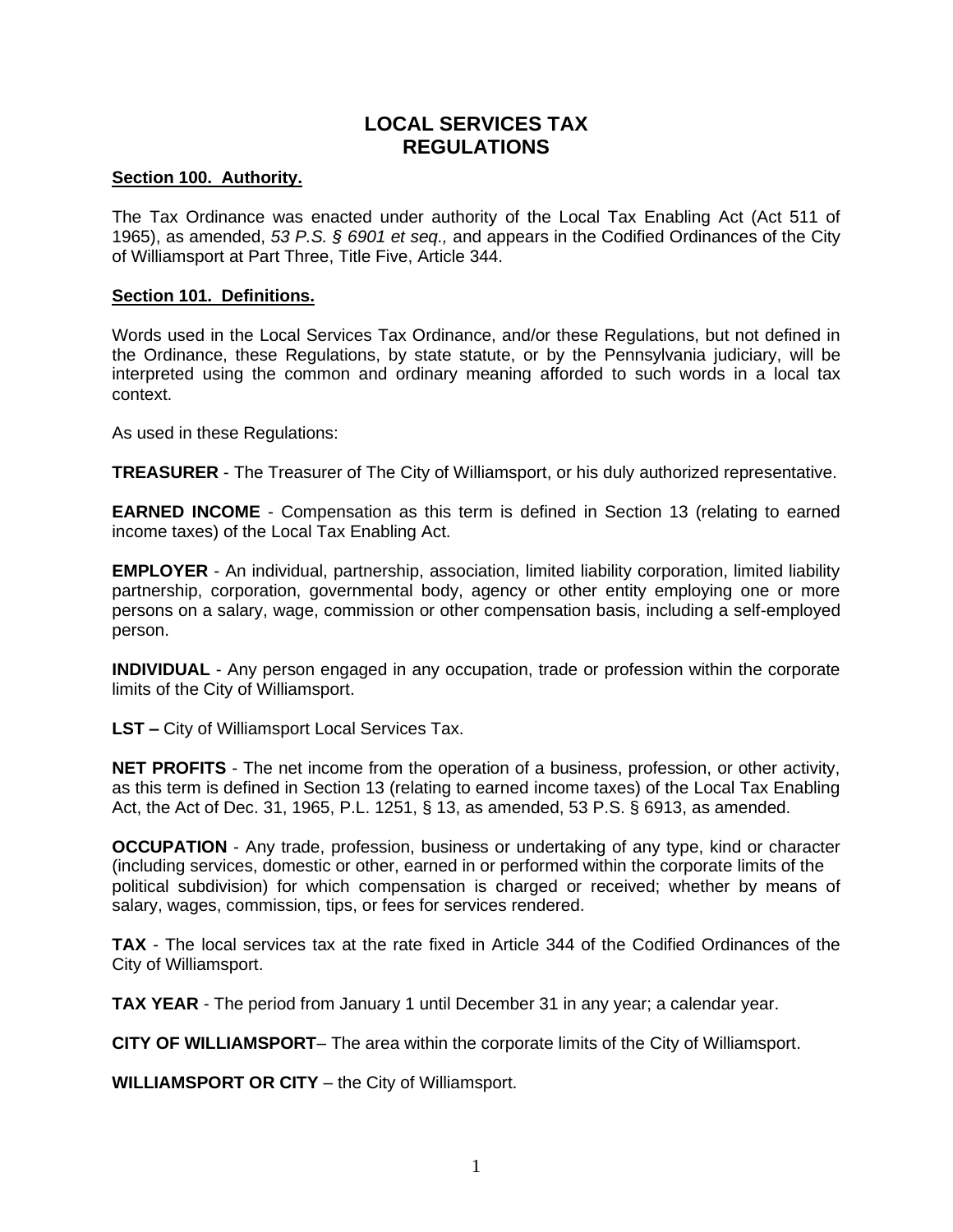#### **Section 102. Rate and Subject of Tax.**

All persons who engage in an occupation in the City of Williamsport for any length of time are subject to the Local Services Tax. The rate of the tax is \$52.00 per year. The tax is assessed on a pro rata basis, meaning that the tax is divided by the number of annual payroll periods of the employer and is withheld each payroll period in which the person is engaged in an occupation.

#### **Examples:**

| Weekly payroll:       | 52 pay periods. Tax is assessed at \$1 per pay                                                                                                                                                                                                                                                                                               |
|-----------------------|----------------------------------------------------------------------------------------------------------------------------------------------------------------------------------------------------------------------------------------------------------------------------------------------------------------------------------------------|
| Bi-weekly payroll:    | 26 pay periods. Tax is assessed at \$2 per pay                                                                                                                                                                                                                                                                                               |
| Semi-monthly payroll: | 24 pay periods. Tax is assessed at \$2.16 per pay                                                                                                                                                                                                                                                                                            |
| Monthly payroll:      | 12 pay periods. Tax is assessed at \$4.33 per pay                                                                                                                                                                                                                                                                                            |
| Other payroll:        | Irregular pay periods, e.g., self-employed and employment<br>with unusual, or irregular pay periods. Each calendar<br>quarter is treated as a 13-week pay period and the Tax is<br>assessed at a rate of \$13 per quarter. This amount is pro-<br>rated for persons employed less than the entire 13-week<br>period of a particular quarter. |

The tax can be no more than \$52 on each person for each calendar year, regardless of the number of municipalities in which the person may be employed.

If a person is employed by more than one employer in any given payroll period, only one employer may withhold the tax. The employee should file an Application for Exemption of Tax with the second employer and include a pay statement from his/her principal employer that shows the length of the payroll period and the amount of tax withheld.

A person engaged in an occupation in Williamsport who spends time working outside Williamsport is subject to the LST if the person's employer or primary place of business is in Williamsport.

**Example:** Taxpayer is a salesman for a distributor of medical supplies located in Williamsport. Taxpayer travels 80% of the time to customers in the various states, and works at the Williamsport office several days each month.

> Taxpayer is subject to the LST and must pay on all weeks of his employment, not just those weeks worked in Williamsport.

#### **Section 103. Persons Exempt from Tax.**

**A. Minimum Income.** Any person whose total earned income (including tips) and net profits from all sources connected to Williamsport is less than \$12,000 for the calendar year is exempt from the payment of the tax for that calendar year. For the purpose of this income test, earnings and net profits from business activities conducted outside Williamsport are treated as connected to Williamsport when the person's employer or primary place of business is in Williamsport.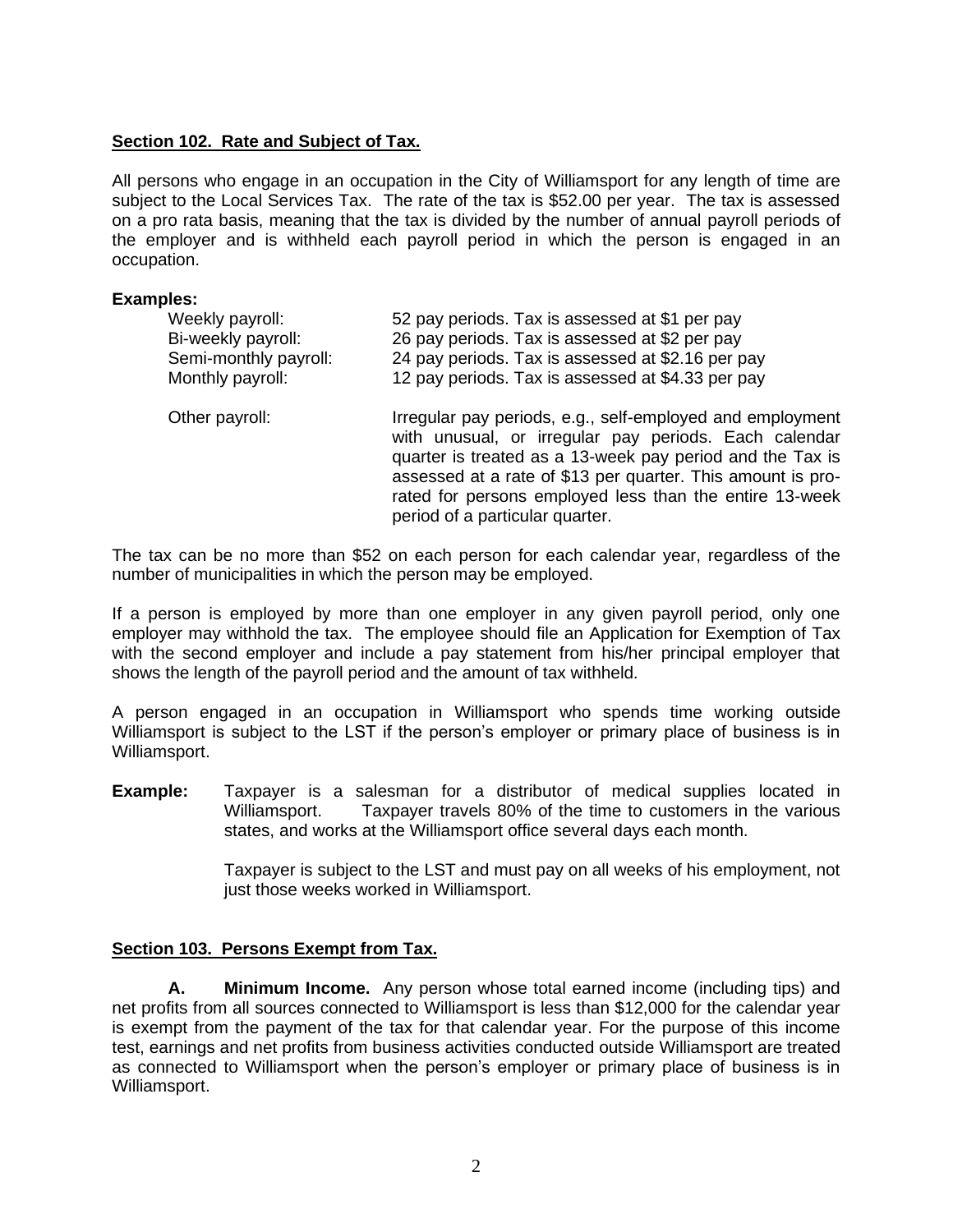**B. Disabled Veterans.** By State law, any person who served in any war or armed conflict of the United States and received an honorable discharge or was released under honorable circumstances from active service, is exempt *if*, as a result of military service, the person is blind, paraplegic or a double or quadruple amputee or has a service-connected disability declared by the United States Veterans' Administration to be a total (one hundred percent) disability.

**C. Reservists on Active Duty.** Any person who serves as a member of a reserve component of the armed forces and is on, or is called to active duty for at least three weeks, at any time during the taxable year is exempt from Local Services Tax for that year. This includes reservists in the United States Army Reserve, United States Navy Reserve, United States Marine Corps Reserve, United States Coast Guard Reserve, United States Air Force Reserve, the Pennsylvania Army National Guard or the Pennsylvania Air National Guard.

#### **Section 104. Procedure to Claim Exemption.**

Any person seeking to claim exemption from the LST must **annually** file an exemption certificate with the City and with his/her employer and attach copies of documents in support of a claimed exemption.

A person claiming exemption under the Minimum Income provision (Section 103) must affirm that he/she reasonably expects to receive earned income and net profits from all sources connected to Williamsport of less than \$12,000 in the calendar year.

The person must use the exemption certificate form that is provided by or available from the City and must attach to the certificate his/her last pay stub(s) or W-2 form(s) from employment within Williamsport for the prior year. If the exempt status results from special circumstances, attach a statement to that effect with an explanation and supporting documents. The exemption certificate form is available online at www.cityofwilliamsport.org or at the City's Treasurer's Office.

If during the year the person does earn income or net profits which aggregate \$12,000 or more, or is otherwise no longer eligible for exemption, he/she must notify both the City and his/her employer(s) immediately, at which time the amount of tax owed or coming due will be withheld by the employer and remitted to the City with the next quarterly LST return.

**Example:** Taxpayer is a part-time employee who works in Williamsport. Based on his W-2 earnings of \$8,000 from last year, Taxpayer files an exemption certificate with the City and his employer in early January of the current year. No LST is withheld from Taxpayer or paid to Williamsport for the first three calendar quarters. Early in October, Taxpayer's year-to-date earnings exceed \$12,000. Taxpayer must notify Williamsport and his employer, and Taxpayer's employer must withhold the full amount of tax for the previous three quarters and initiate withholding for subsequent pay periods in accordance with Section 102 of these Regulations. Taxpayer's total tax of \$52 is paid to Williamsport with the employer's filing of its fourth quarter LST return.

In the event of a dispute, the Treasurer determines whether a person qualifies for exemption.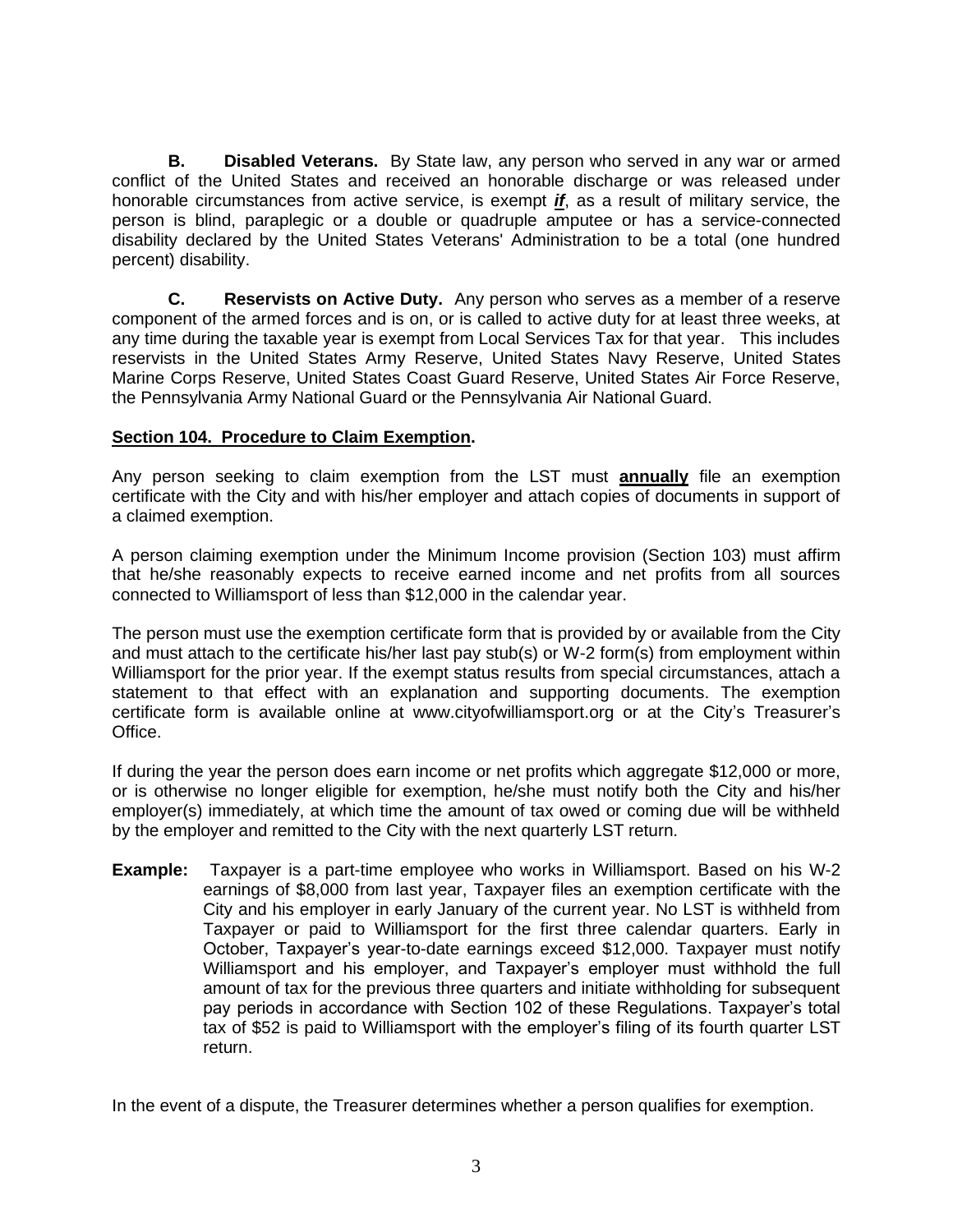#### **Section 105. Duty of Employers to Collect.**

Each employer who has a business location in the City or engages in business in the City is required to collect the tax from its employees and remit the tax to the City.

An employer is generally not responsible for investigating exemption certificates, monitoring tax exemption eligibility, or exempting any employee from the local services tax. However, if at any time during the year an employer has paid an employee who has claimed an exemption an aggregate of \$12,000 or more, the employer must withhold and remit tax in accordance with these regulations and the LST Ordinance.

An employer is responsible for paying the required amount of tax based on the number of nonexempt employees *whether or not* the employer has collected the tax from his/her employees. In this way, the employer is responsible for the payment of tax in full as though the tax had been originally levied against the employer. However, an employer is generally not responsible for failing to withhold and remit tax if the failure to withhold tax arises from incorrect information submitted by the employee as to the employee's place or places of employment, the employee's principal office or where the employee is principally employed. Further, an employer is not liable for payment of the local services tax in an amount exceeding the amount withheld by the employer *if* the employer has complied with the provisions of the Ordinance concerning exemptions and remits the amount so withheld in accordance with the Ordinance.

#### **Section 106. Returns.**

**A. Who Must File.** Each employer must prepare and file a return showing a computation of the tax on forms provided by or available from the City. An authorized representative of the employer must sign the LST return.

#### **Section 107. Due Dates for Returns.**

Employers must file a Local Services Tax return for each calendar quarter. Payment of the LST must be remitted with the quarterly returns. The quarterly returns are due on or before the last day of the month following the end of each calendar quarter: April 30, July 31, October 31, January 31 If any due date falls on a Saturday, Sunday, or legal holiday, returns filed on the next business day will be accepted as timely. Returns submitted by mail or are deemed to be filed on the date of the U.S. postmark. Returns submitted by other means are considered filed on the date the returns are received by the City.

#### **Section 108. Self - Employed Individuals.**

Each self-employed individual who performs services of any type or kind, or engages in any occupation or profession in Williamsport is subject to the LST. See Section 102 above.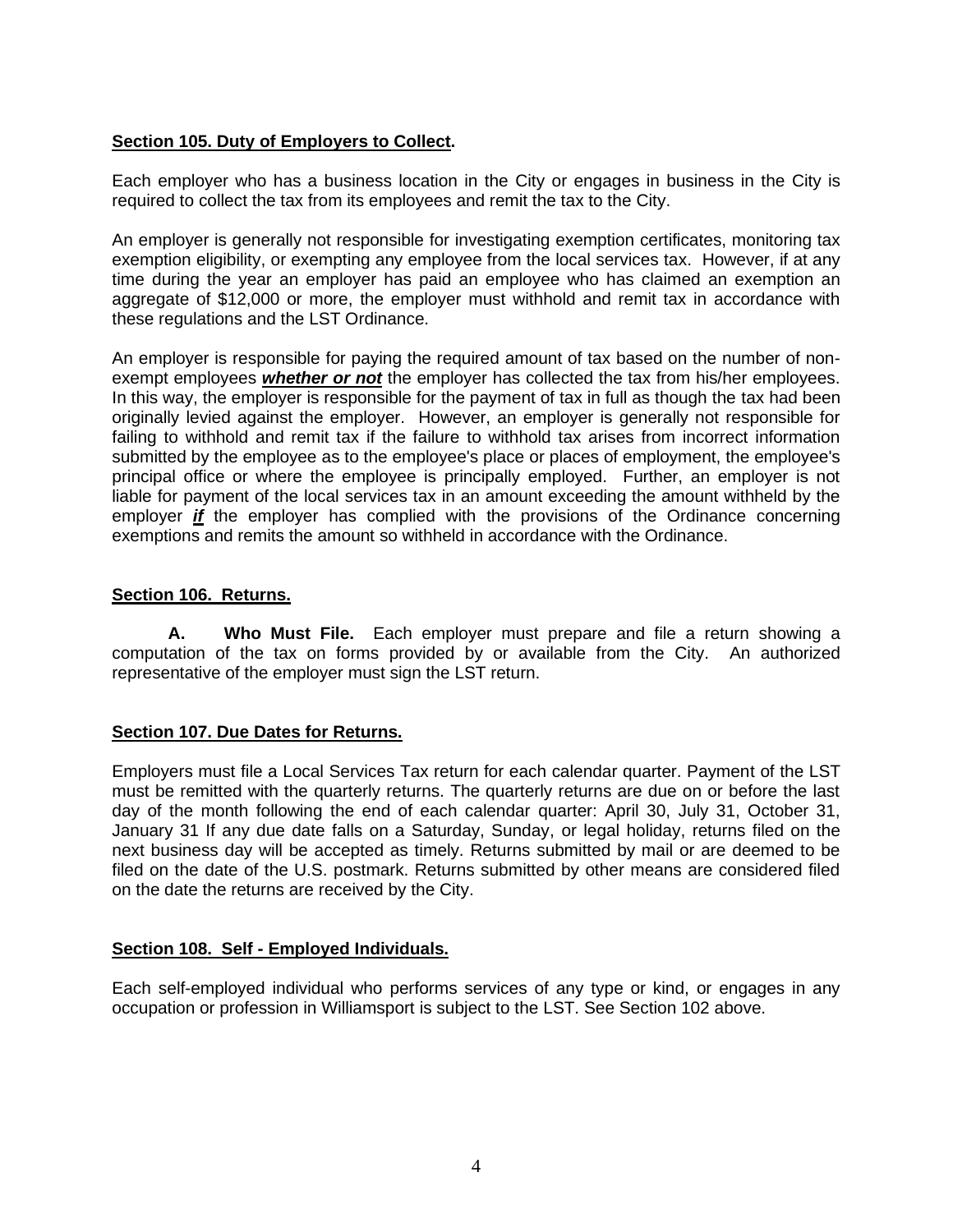#### **Section 109. Individuals Engaged in More Than One Occupation or Employed in More Than One Political Subdivision.**

The situs of the tax shall be the place of employment on the first day the person becomes subject to the tax during each payroll period. In the event a person is engaged in more than one occupation, that is, concurrent employment, or an occupation which requires the person working in more than one political subdivision during a payroll period, the priority of claim to collect the local services tax shall be in the following order:

- (1) First, the political subdivision in which a person maintains his or her principal office or is principally employed;
- (2) Second, the political subdivision in which the person resides and works if the tax is levied by that political subdivision;
- (3) Third, the political subdivision in which a person is employed and which imposes the tax nearest in miles to the person's home.

In case of dispute, a tax receipt of the taxing authority for that calendar year declaring that the taxpayer has made prior payment constitutes prima facie certification of payment to all other political subdivisions.

#### **Section 110. Nonresidents Subject to Tax.**

All employers and self-employed individuals residing or having their places of business outside of Williamsport but who perform services of any type or kind or engage in any occupation or profession within Williamsport are subject to the Local Services Tax just as if they were residents of the City.

Anyone engaged in an occupation within Williamsport and any employee of a nonresidential employer will be considered a self-employed person, and in the event his or her tax is not paid, the City can collect the tax either from the employer or the employee.

#### **Section 111. Administration of Tax.**

**A. Duties of Treasurer.** The Treasurer accepts and receives payments of the tax and keeps a record showing the amount received from each employer or self-employed person, together with the date the tax was received.

**B. Audit or Review of Employer Records.** The Treasurer is authorized to examine the books and payroll records of any employer in order to verify the accuracy of any return made by an employer or, if no return was made, to ascertain the tax due. Each employer is required to give the Treasurer the means, facilities and opportunity for such examination.

**C. Assessment Based on Estimate.** In the event an employer does not have sufficient records to support the correct calculation of the tax, or fails to make books and records available for examination, the Treasurer is authorized to ascertain the tax due using estimates.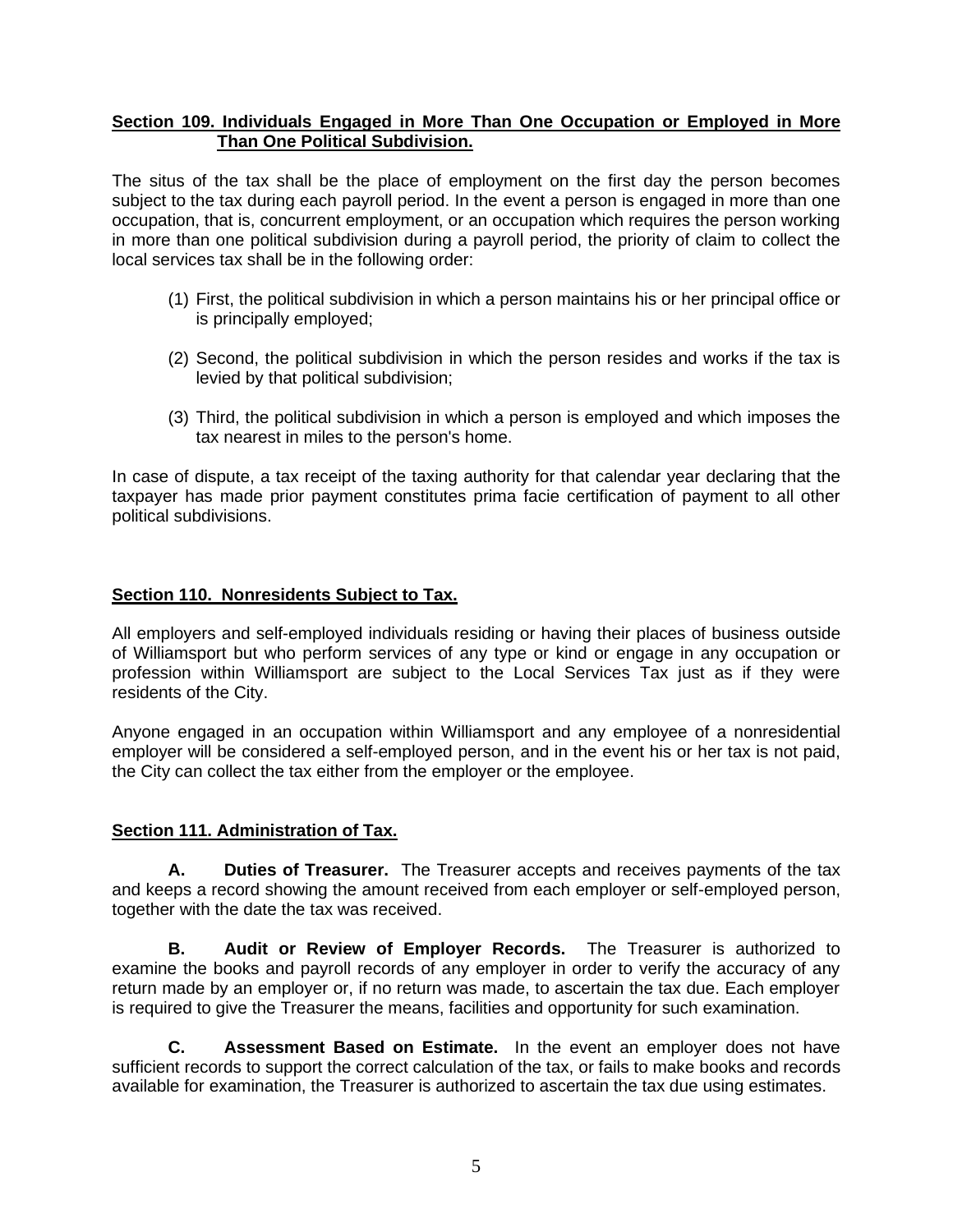#### **Section 112. Interest, Penalties, Suits for Collection.**

**A. Penalty and Interest.** If for any reason the quarterly returns are not filed, or the correct tax is not paid when due, interest at the rate of .5% per month or fraction of a month on the amount of such tax shall be calculated beginning with the due date of the tax and a penalty of 5% shall be added to the flat rate of such tax.

**B. Collection.** In the event that any tax remains due or unpaid 30 days after the due date, the City may sue for the recovery of tax due, together with interest and penalty. The person liable for unpaid tax is also responsible and liable for the City's costs of collection.

**C. Fines.** Anyone who fails to comply with this ordinance in any way may be subject to a \$600.00 fine for each failure to comply. Such person shall also be responsible for the costs of prosecution, and, if such person fails to pay such fines and costs, may be subject to imprisonment for not more than 30 days. The action to enforce such fines and costs may be instituted against any person in charge of the business of any employer who shall have failed or who refuses to file a return required by this article. Each incidence of non-compliance, shall be considered a separate offense.

#### **Section 113. Refunds to Exempt Employees.**

The Treasurer shall determine eligibility for exemption and provide refunds to exempt persons who have paid tax to the City. Claims for refunds by exempt persons will be denied in cases where the employer failed to remit the withheld LST to the City.

#### **Section 114. Refund of Overpayments, Interest on Overpayments.**

**A. Taxpayer Request for Refund of Overpayments**. Any taxpayer who has made an overpayment of tax to the City may file a written request with the Treasurer for a refund or credit. A request for refund shall be made within 3 years of the due date for filing the tax return, or one year after actual payment of the tax, whichever is later. If no return (or report) is required, the request shall be made within 3 years after the due date for payment of the tax or within one year after actual payment of the tax, whichever is later. A request for refund shall not be considered complete and filed unless and until all information necessary for the City to determine the merits of the request have been received by the City. A request for refund shall not be considered a Petition for Administrative Appeal and shall not preclude a taxpayer from submitting a Petition for Appeal.

**B. Interest on Overpayments***.* All overpayments of tax due to the City shall bear simple interest from the date of the overpayment until the date of resolution. (See *53 Pa. C.S. § 8426*).

- **1. Rate of interest.** Interest on overpayments shall be allowed and paid at the same rate as the Commonwealth is required to pay pursuant to Section 806.1 of the Act of April 9, 1929 (P.L. 343, No.176), known as The Fiscal Code.
- **2. 75 Days before interest accrues.** No interest shall be allowed if an overpayment is refunded (or applied against any other tax, interest or penalty due the City) within 75 days after the last date prescribed for filing the report